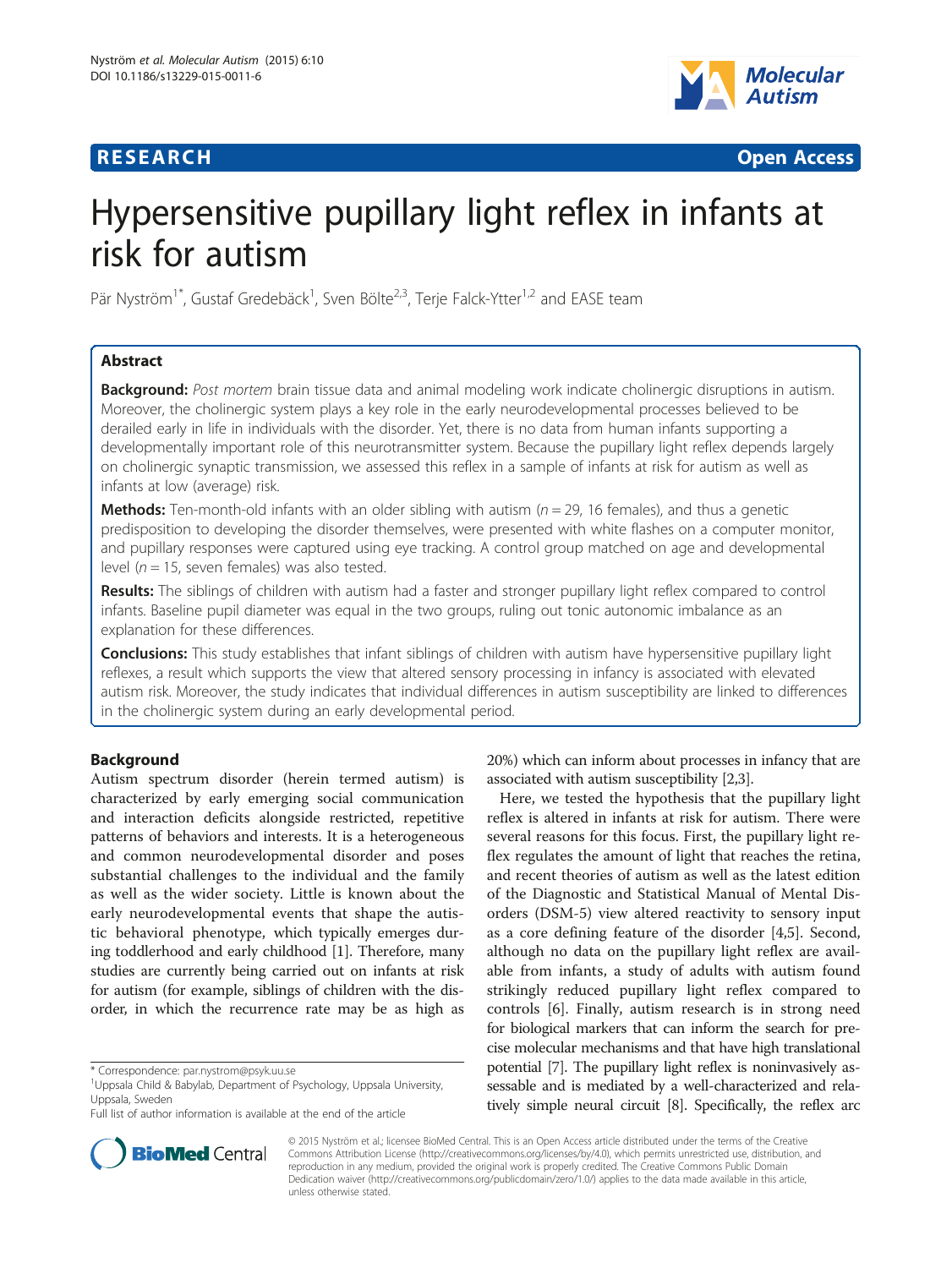consists of four neurons, bypassing the thalamus and cortex. It depends on synaptic transmission in the Edinger-Westphal nucleus and the ciliary ganglia, both of which are highly acetylcholine-dependent [\[8,9\]](#page-4-0). For this reason, the pupillary light reflex has been seen as an index of the integrity of the cholinergic system in other brain disorders [[10](#page-4-0)]. The cholinergic system plays a key role in the preand postnatal neurodevelopmental processes believed to be derailed early in life in individuals with autism, including neuronal pathfinding and cell survival [[11,12](#page-4-0)]. Neuroimaging findings as well as *post mortem* brain tissue data [[13](#page-4-0)-[15\]](#page-5-0), rodent models [\[16,17\]](#page-5-0), and molecular genetic studies [\[18](#page-5-0)] suggest that alterations of the cholinergic system are involved in the etiology of autism. Critically, however, there is no data from infants available to support this hypothesis.

A demonstration that infants at risk for autism have an altered pupillary light reflex would add credibility to the view that individual differences in autism susceptibility early in life are linked to the development of the cholinergic system. In this study, we report the relative constriction of the pupil and the latency to constriction onset in a group of infants at risk and in a control group.

# Methods

## Participants

We included a group of 10-month-old infants with an older full sibling with autism ( $n = 29$ , 16 girls). We also included a group of low (average)-risk infants ( $n = 15$ , seven girls). The two groups were well matched in terms of chronological and developmental age (cognitive and motor skills) and socioeconomic background (Table 1). The participants were part of an ongoing longitudinal study that follows infants from 10 months to 3 years of age. Here, data from the first assessment (10 months)

Table 1 Study group characteristics, final samples (mean/ standard deviation)

| <b>Measure</b>                | HR $n = 29$ | $LR n = 15$ | Pairwise comparison<br>$(P$ value <sup>a</sup> ) |
|-------------------------------|-------------|-------------|--------------------------------------------------|
| Age (days)                    | 312/15      | 313/14      | .807                                             |
| MSEL <sup>b</sup> total score | 99/13       | 98/11       | .887                                             |
| MSFI VRC                      | 53/9        | 54/9        | .738                                             |
| MSEL FM <sup>d</sup>          | 56/10       | 55/10       | .720                                             |
| MSFIRI <sup>e</sup>           | 45/11       | 44/11       | .911                                             |
| MSFL FL <sup>f</sup>          | 43/10       | 43/10       | .996                                             |
| SES <sup>9</sup>              | $-0.1/1.0$  | 0.1/1.0     | .598                                             |
| Eye colorh                    | 1.5/1.0     | 1.3/0.9     | .656                                             |

<sup>a</sup>Independent samples *t*-test; <sup>b</sup>Mullen Scales of Early Learning (MSEL); <sup>c</sup>visual reception (VR) subscale; <sup>d</sup>fine motor (FM) subscale; <sup>e</sup>receptive language (RL) subscale; <sup>f</sup>expressive language (EL) subscale; <sup>g</sup>socioeconomic status (SES), calculated on the basis of parental education and income (equal weight), expressed as *z*-score; <sup>h</sup>Experimenter rated (0 to 3, 3 = darkest); high risk (HR); low risk (LR).

are reported. High-risk infants were recruited through the project's web site, advertisements, and clinical units. Low-risk infants were recruited from live birth records. Both groups were primarily from the larger Stockholm area. High-risk infants all had at least one older sibling with a community diagnosis of autism spectrum disorder in accord with current regional guidelines which include first-choice standardized diagnostic instruments. Medical records for the older sibling were collected to confirm the diagnostic status. In our project, we could confirm the use of the ADOS or the ADI-R in 70% to 75% of the older siblings through inspection of the obtained medical records, and because details about specific instruments are not always included in the records, the actual figure is likely to be higher. Low-risk infants had no relatives (up to second degree) with autism. To match the high-risk group, we required that all infants in the lowrisk group also have at least one typically developing older sibling. No infant from either group was born prematurely (<36 weeks) or had known/suspected medical or developmental concerns, including visual/auditory impairments. The Mullen Scales of Early Learning [[19](#page-5-0)] were conducted with each infant by an experienced licensed psychologist to assess the infants' developmental level. More than 90% of infants in both groups had parents that were born in Sweden. Another 18 infants were tested but excluded from the statistical analysis. Six of these were excluded from statistical analysis due to being half siblings (highrisk:  $n = 5$ ; low-risk:  $n = 1$ ). In addition, 11 infants were excluded due to insufficient number of valid trials (high-risk:  $n = 9$ ; low-risk:  $n = 2$ ). Video recordings of the infants during the eye-tracking session indicated that excess movement contributed to data loss in seven of these cases (six high-risk and one low-risk) and incorrect positioning of the infant relative to the eye tracker in three cases (two high-risk and one low-risk). In one case, the video recording was not available due to technical problems. This infant had large amounts of missing and noisy data during the whole eye-tracking session. Finally, one highrisk infant contributed with enough trials but was excluded due to extreme relative amplitude values (>3 std from the high-risk group and >2 std from the low-risk group).

#### Data collection and analysis

Noninvasive eye-tracking technology suitable for infant populations (Figure [1](#page-2-0)A) was used to measure pupil changes in response to brief flashes of light. Pupil data were collected by a Tobii 1750 eye tracker (Tobii Technology, Danderyd, Sweden) with a sampling rate of 50 Hz in a room with a controlled ambient light level of 0.9 lux. Each stimulus lasted approximately 6 s and consisted of a small central fixation point on a black background (0.9 lux) that flashed white (190 lux) for 75 ms, that is, substantially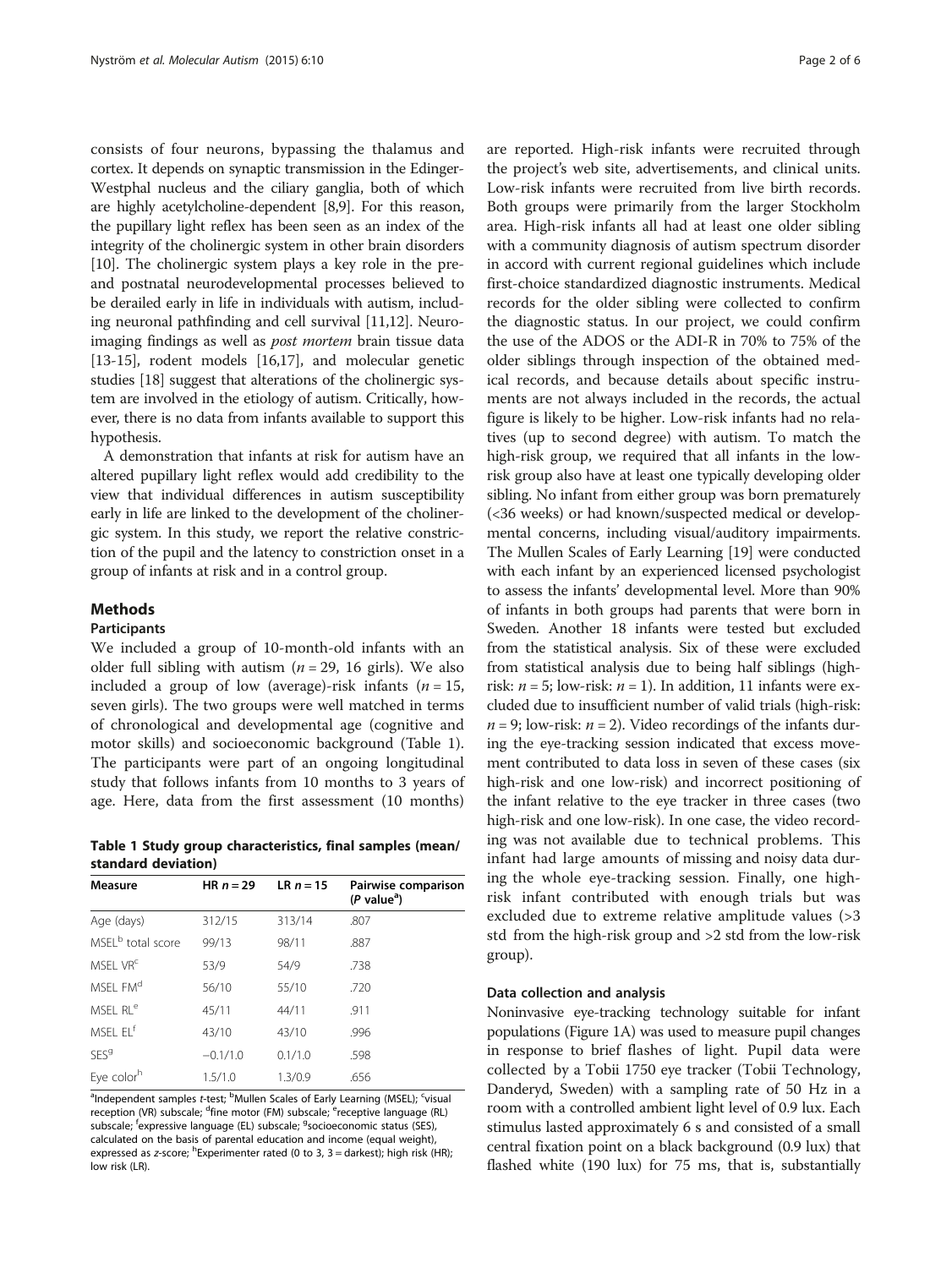<span id="page-2-0"></span>

above visual thresholds [[8](#page-4-0)], with a random onset between 1,600 and 2,400 ms (Figure 1B). The stimulus was presented 16 times to each infant and interleaved with other video clips with a total session duration of approximately 7 min (no breaks). Before each trial, a 15-s video clip with two dynamically moving point light displays (16 points) was presented, one on each side of the screen [\[20\]](#page-5-0). This bilateral presentation caused a saccade from the side of the screen to the center of the screen at every trial onset, thereby reducing the risk of different retinal saturation between infants.

Computational analysis was done in MATLAB (The MathWorks, Inc., [\[21](#page-5-0)]) using the TimeStudio framework [[22\]](#page-5-0). Gaps in the data series (maximum two samples) were linearly interpolated, and trials with <90% looking time during the time interval 0- to 1,000-ms post flash were discarded. This conservative criterion ensured that eye blinks (which produce >100-ms data loss) were not influencing the pupil measures. Infants with less than four valid trials were excluded from further study ( $n = 11$ , see above for details). Pupillary light reflex latencies were calculated according to established standards [[23](#page-5-0)]: a fivepoint second-order polynomial moving Savitzky-Golay filter was applied before resampling the signal to 300 Hz to achieve better temporal resolution. The velocity was calculated by taking the derivative of the pupil-size signal, and the acceleration was calculated by taking the derivative of the velocity. A centered 25-point moving average filter was applied to the pupil size, velocity, and acceleration traces before further processing. The latency was defined as the absolute acceleration maximum in the interval 100 to 500 ms for each trial, and the median latency across trials was used as the dependent measure in final statistical analyses.

The relative pupil constriction was calculated as in Fan et al. [[6\]](#page-4-0) by the formula  $(A_0^2 - A_m^2)/A_0^2$ , where  $A_0$  is the average pupil diameter before onset of pupillary light reflex (in the time interval 0 to 120 ms) and  $A<sub>m</sub>$  is the minimum pupil diameter in the interval 0 to 1,500 ms relative to the white flash (Figure [2](#page-3-0)A).

# **Statistics**

Analyses of the data distributions confirmed the normality and homogeneity of variance. We used statistical tests (independent *t*-test) with two-tailed probabilities ( $\alpha = 0.05$ ) unless otherwise stated. Group comparisons were performed using the independent  $t$ -test with bootstrapping (10,000 permutations) to obtain robust confidence intervals (running the analyses with conventional *t*-tests yielded the same pattern as reported below but with lower  $P$  values (amplitude  $P < .001$ ; latency  $P = .025$ )).

# Results

The relative constriction in response to the light flashes was larger in high-risk (mean 47.84%, standard deviation (SD) 5.84%) than in low-risk (mean 39.89%, SD 8.29%) infants  $(t(42) = 3.70, P = .003)$ . Moreover, the latency of the reflex onset was significantly shorter in high-risk (mean 261.38 ms, SD 19.27 ms) than in low-risk (mean 276.00 ms, SD 20.94 s) infants  $(t(42) = 2.32, P = .029)$ . Thus, both measures demonstrated hypersensitive pupillary light reflexes in the high-risk group. Pupil data for the two groups are shown in Figure [2](#page-3-0).

There were no differences between the high-risk and low-risk groups in percent looking time on the screen during a 10-s interval before the flash  $(t(42) = .97, P = .34)$ , showing that the difference in the pupillary response cannot be explained by different saturation of the retina in the two groups. Also, there were no correlations between the percentage looking and the pupillary light reflex measures. Neither the correlation between looking time and relative constriction  $(r(42) = .09, P = .570,$  Pearson correlation) nor the correlation between looking time and latency  $(r(42) = -.02, P = .900)$  was significant.

Tonic autonomic imbalance would be expected to cause altered pupil diameter at baseline, but not any difference in the latency of the pupillary light reflex [[8,9](#page-4-0)]. Baseline  $(A_0)$  pupil diameter was similar between the two groups (high-risk, mean 4.80 mm and SD 0.56 mm; low-risk, mean 4.68 mm and SD 0.54;  $t(42) =$ 0.66,  $P = .498$ ). Thus, the current results cannot be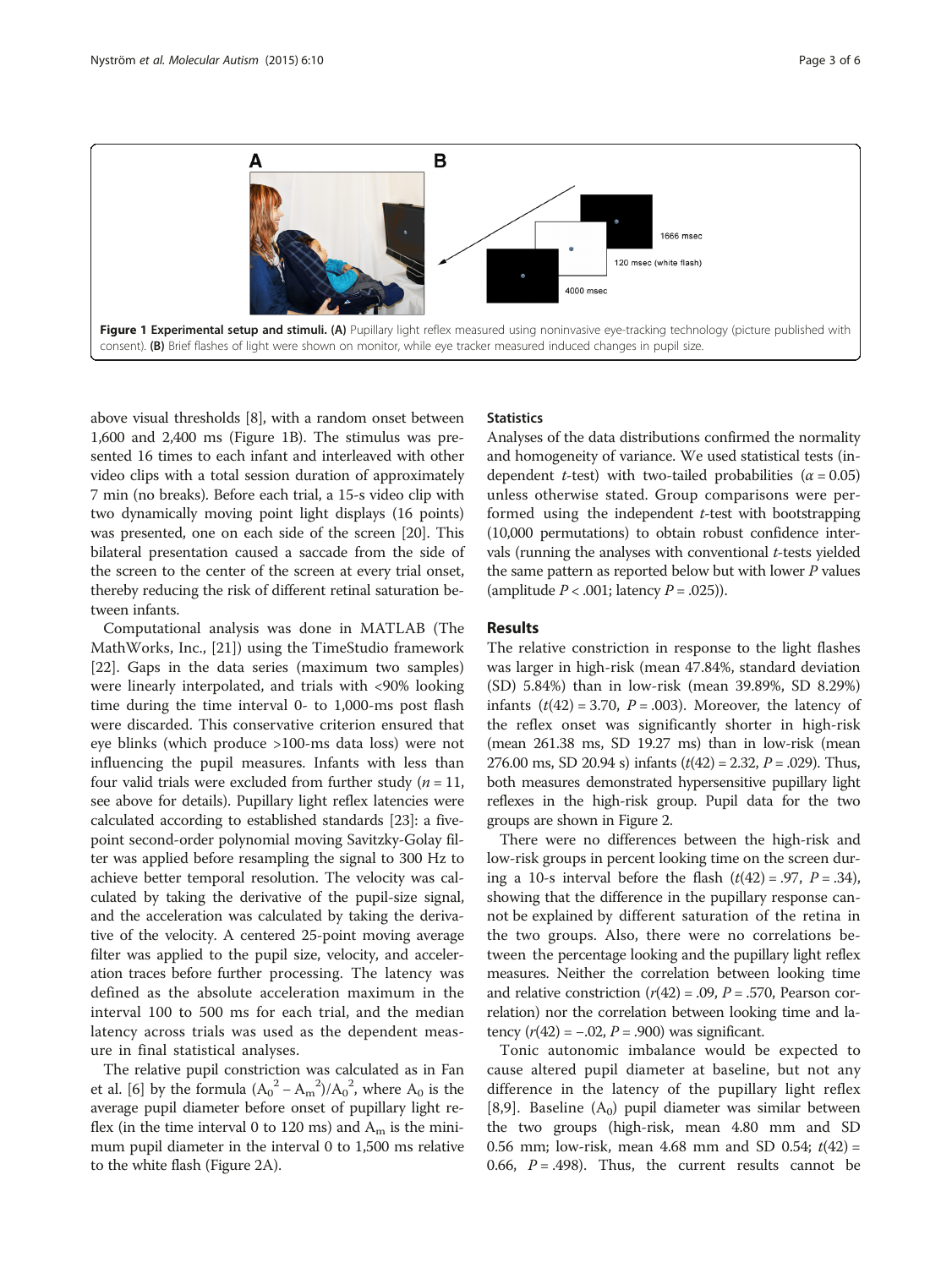<span id="page-3-0"></span>

calculated for individual trials. Latency was determined from the minima of the second derivative of the pupil-size time series (maximum constriction acceleration). Traces show actual data from one trial from one infant. (B) Scatterplot showing individual data for both measures. (C, D) Groups differed in both latency and constriction amplitude. \*P < .05, \*\*\*P < .005; error bars show standard error of the mean.

explained by tonic autonomic imbalance in the high-risk group.

# **Discussion**

This study shows that infants at risk for autism have a hypersensitive pupillary light reflex. Thus, at a general level, the study supports theories emphasizing sensory abnormalities as well as the inclusion of sensory hypoor hyper-reactivity in the diagnostic criteria for autism [[4,5\]](#page-4-0). Moreover, given the link between the pupillary light reflex and the cholinergic system [[8-10\]](#page-4-0), the study also provides specific, albeit indirect, support for the view that cholinergic disruptions could be involved in the etiology of the disorder. The detection of these group differences prior to the emergence of the symptoms of autism [\[24\]](#page-5-0) adds credibility to the view that cholinergic disruption may have a causal role, as hypothesized earlier based on nondevelopmental human data and animal work [[13](#page-4-0)-[16,18\]](#page-5-0).

It is notable that the direction of the group difference is opposite to what could be expected from one study of the pupillary light reflex in adults, which showed hyposensitivity to light in individuals with autism [\[6\]](#page-4-0). However, a recent study that included children aged 6 years and older indicated that the magnitude of the difference (autism vs. typical) was smaller (and absent for some measures) in the youngest children [\[25](#page-5-0)]. This finding, together with the current data, indicates that chronological age is an important factor when interpreting the pupillary light reflex effect in relation to autism risk. Reversal of group differences as a function of time has been reported by at least two recent studies comparing autistic infants with controls [[26,27\]](#page-5-0).

Recent studies indicate that shared environmental influences are negligible in autism, and the genetic risk is predominantly due to common variants ([\[28,29](#page-5-0)] but see [[30\]](#page-5-0)). If correct, studies of infant siblings primarily shed light on the early processes associated with genetically mediated autism risk. The recurrence rate in infant siblings of children with autism has been estimated to be around 20% based on US data [\[3](#page-4-0)]. A European study of siblings reported that more than 30% received an autism diagnosis at follow-up [[31\]](#page-5-0). In addition, a substantial portion of the siblings are expected to develop other significant sociocommunicative, cognitive, or motor problems or delays. Together, this means that about 50% of siblings of children with autism will eventually have significant autism-related developmental concerns [[24](#page-5-0)].

It is important to note that without follow-up data, the relation between the data presented here and later autism diagnosis is not known. Rather than predicting autism per se, the pupil response could be a part of the early broader autism endophenotype - shared between both affected and unaffected individuals in the high-risk group. Although identifying such endophenotypes is of lower immediate clinical value, it is important for our understanding of the biological processes associated with susceptibility for disease. It is interesting to note that the latency and the amplitude data were unrelated (Figure 2B), but that both measures differed between groups (Figure 2C,D). Thus, the two could reflect separate underlying processes, which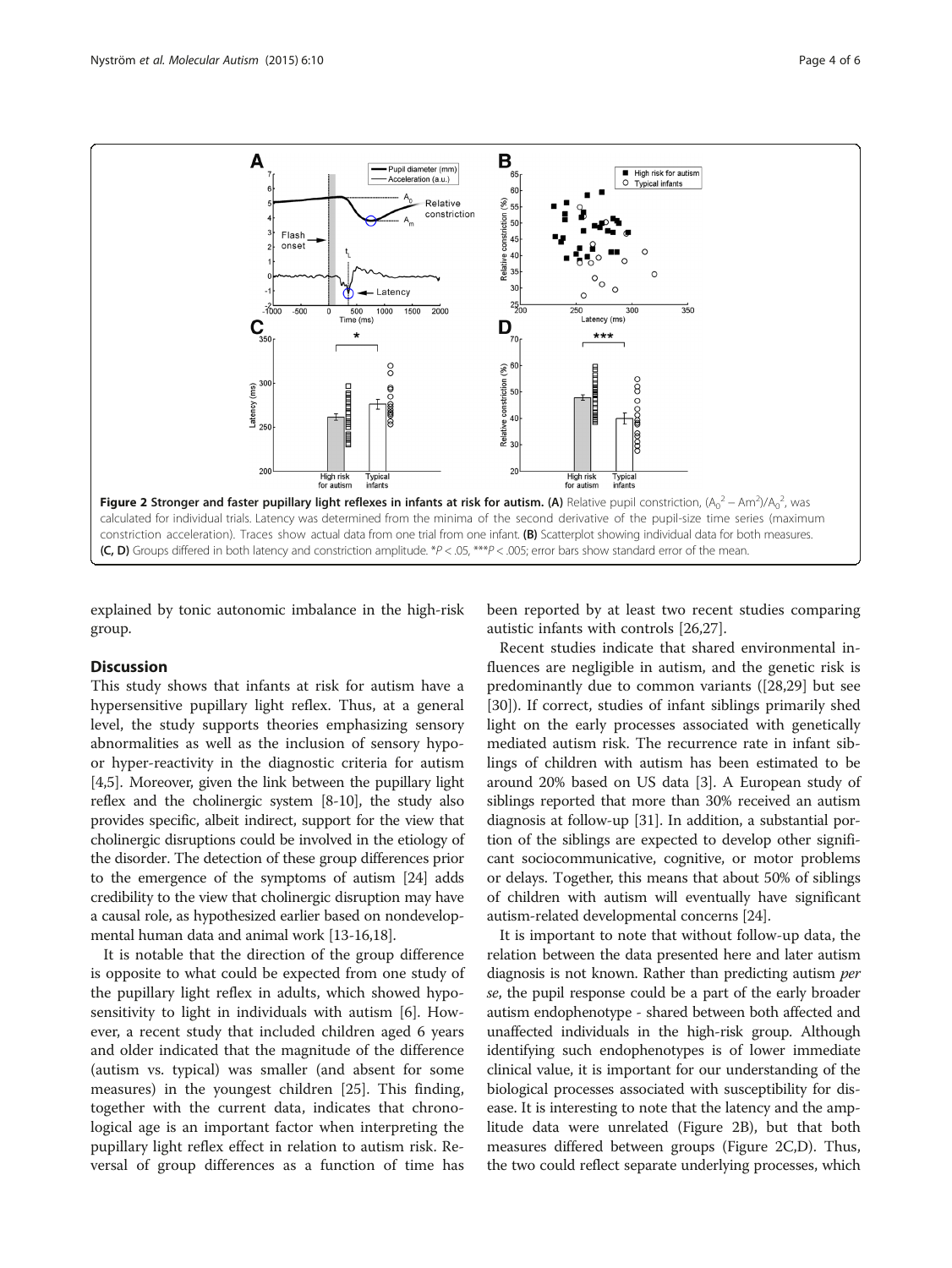<span id="page-4-0"></span>may in turn be differentially related to developmental outcomes.

Given the relative simplicity of the reflex arc, the demonstration of an altered pupillary light reflex in infants at risk for autism could help narrow the search for biological mechanisms related to the disorder [8]. The fact that the reflex can be studied in animals adds to this argument. It is notable that the nicotinic acetylcholine receptor subunit alpha 7 is upregulated in individuals with autism [14] and mediates fast excitatory synaptic transmission in the pupillary light reflex circuit in animals [[32\]](#page-5-0). Thus, although speculative, one hypothesis arising from the current work is that the fast response in the high-risk group is linked to acetylcholine nicotinic receptors, which are known to modulate other autismrelated neurotransmitters as well [11,[33](#page-5-0)]. Future studies should also evaluate whether retinal [\[34](#page-5-0)] or axonal [[26](#page-5-0)] differences could be involved in shaping the altered pupil response in the infants at risk for autism.

# Conclusions

That infants at risk for autism have hypersensitive pupillary light reflexes provides support for the view that early cholinergic disruptions could play a role in the etiology of autism and related disorders of development. In addition, the current study suggests that pupillometry could contribute to noninvasive and quick risk assessment in infants in the future.

# Availability of supporting data

#### Ethics approval and consent to participate

Parents provided written informed consent, and the study was approved by the Regional Ethical Board in Stockholm. The study was conducted in accordance with the standards specified in the 1964 Declaration of Helsinki.

#### Consent for publication

Written informed consent was obtained from the models for publication of their image in this manuscript (Figure [1](#page-2-0)). The consent is held by the author and is available for review by the Editor-in-Chief.

#### Abbreviations

DSM-5: Diagnostic and Statistical Manual of Mental Disorders.

#### Competing interests

The authors declare that they have no competing interests.

#### Authors' contributions

PN designed the study as well as analyzed and interpreted the data with contributions from the co-authors. TFY conceived the study and drafted the manuscript with contributions from PN. GG contributed to stimuli design and revised the manuscript critically. SB has revised the manuscript critically. The EASE team contributed with data collection, quality control, and suggestions for the manuscript. All authors read and approved the final manuscript.

#### Acknowledgements

We thank the EASE team: Dr. Linda E. Campbell, Elodie Cauvet, Therese L Ekberg, Johan Lundin Kleberg, Elisabeth Nilsson Jobs, Emilia Thorup and Eric Zander. We thank the participating families, as well as Maria Axnér and Torkel Carlsson for help during data collection.

#### Funding

This research was supported by the Swedish Research Council in partnership with FAS, FORMAS, and VINNOVA (cross-disciplinary research program concerning the mental health of children and young people; grant number 259-2012-24). The work of PN, TFY, and SB was supported by the ESF COST Action BM1004 "Enhancing the Scientific Study of Early Autism" (ESSEA). TFY was supported by The Bank of Sweden Tercentenary Foundation (P12-0270:1). SB was supported by the Swedish Research Council (No. 523-2009-7054). GG was supported by the European Research Council (StG: CACTUS 312292). The research leading to these results has received support from the Innovative Medicines Initiative Joint Undertaking under grant agreement n° 115300, resources of which are composed of financial contribution from the European Union's Seventh Framework Programme (FP7/2007 - 2013) and EFPIA companies' in kind contribution.

#### The EASE team

Linda E. Campbell, Elodie Cauvet, Therese L Ekberg, Johan Lundin Kleberg, Elisabeth Nilsson Jobs, Emilia Thorup, Eric Zander

#### Author details

<sup>1</sup>Uppsala Child & Babylab, Department of Psychology, Uppsala University, Uppsala, Sweden. <sup>2</sup>Center of Neurodevelopmental Disorders at Karolinska Institutet (KIND), Pediatric Neuropsychiatry Unit, Department of Women's & Children's Health, Karolinska Institutet, Stockholm, Sweden. <sup>3</sup>Division of Child and Adolescent Psychiatry, Stockholm County Council, Stockholm, Sweden.

#### Received: 22 October 2014 Accepted: 16 February 2015 Published online: 03 March 2015

## References

- 1. Zwaigenbaum L, Bryson S, Rogers T, Roberts W, Brian J, Szatmari P. Behavioral manifestations of autism in the first year of life. Int J Dev Neurosci. 2005;23:143–52.
- 2. Jones EJH, Gliga T, Bedford R, Charman T, Johnson MH. Developmental pathways to autism: a review of prospective studies of infants at risk. Neurosci Biobehav Rev. 2014;39:1–33.
- 3. Ozonoff S, Young GS, Carter A, Messinger D, Yirmiya N, Zwaigenbaum L, et al. Recurrence risk for autism spectrum disorders: a baby siblings research consortium study. Pediatrics. 2011;128:E488–95.
- 4. Markram K, Markram H. The Intense World Theory a unifying theory of the neurobiology of autism. Front Hum Neurosci. 2010;4:29.
- 5. AmericanPsychiatricAssociation. Diagnostic and statistical manual of mental disorders (5th ed.). Arlington, VA: American Psychiatric Publishing; 2013.
- 6. Fan XF, Miles JH, Takahashi N, Yao G. Abnormal transient pupillary light reflex in individuals with autism spectrum disorders. J Autism Dev Disord. 2009;39:1499–508.
- 7. Ecker C, Spooren W, Murphy DGM. Translational approaches to the biology of autism: false dawn or a new era? Mol Psychiatry. 2013;18:435–42.
- 8. Loewenfeld I. The pupil: anatomy, physiology, and clinical applications. Oxford: Butterworth-Heinemann; 1999.
- 9. Heller PH, Perry F, Jewett DL, Levine JD. Autonomic components of the human pupillary light reflex. Invest Ophthalmol Vis Sci. 1990;31:156–62.
- 10. Fotiou DF, Stergiou V, Tsiptsios D, Lithari C, Nakou M, Karlovasitou A. Cholinergic deficiency in Alzheimer's and Parkinson's disease: evaluation with pupillometry. Int J Psychophysiol. 2009;73:143–9.
- 11. Abreu-Villaca Y, Filgueiras CC, Manhaes AC. Developmental aspects of the cholinergic system. Behav Brain Res. 2011;221:367–78.
- 12. Courchesne E, Pierce K, Schumann CM, Redcay E, Buckwalter JA, Kennedy DP, et al. Mapping early brain development in autism. Neuron. 2007;56:399.
- 13. Perry EK, Lee MLW, Martin-Ruiz CM, Court JA, Volsen SG, Merrit J, et al. Cholinergic activity in autism: abnormalities in the cerebral cortex and basal forebrain. Am J Psychiatr. 2001;158:1058–66.
- 14. Lee M, Martin-Ruiz C, Graham A, Court J, Jaros E, Perry R, et al. Nicotinic receptor abnormalities in the cerebellar cortex in autism. Brain. 2002;125:1483–95.